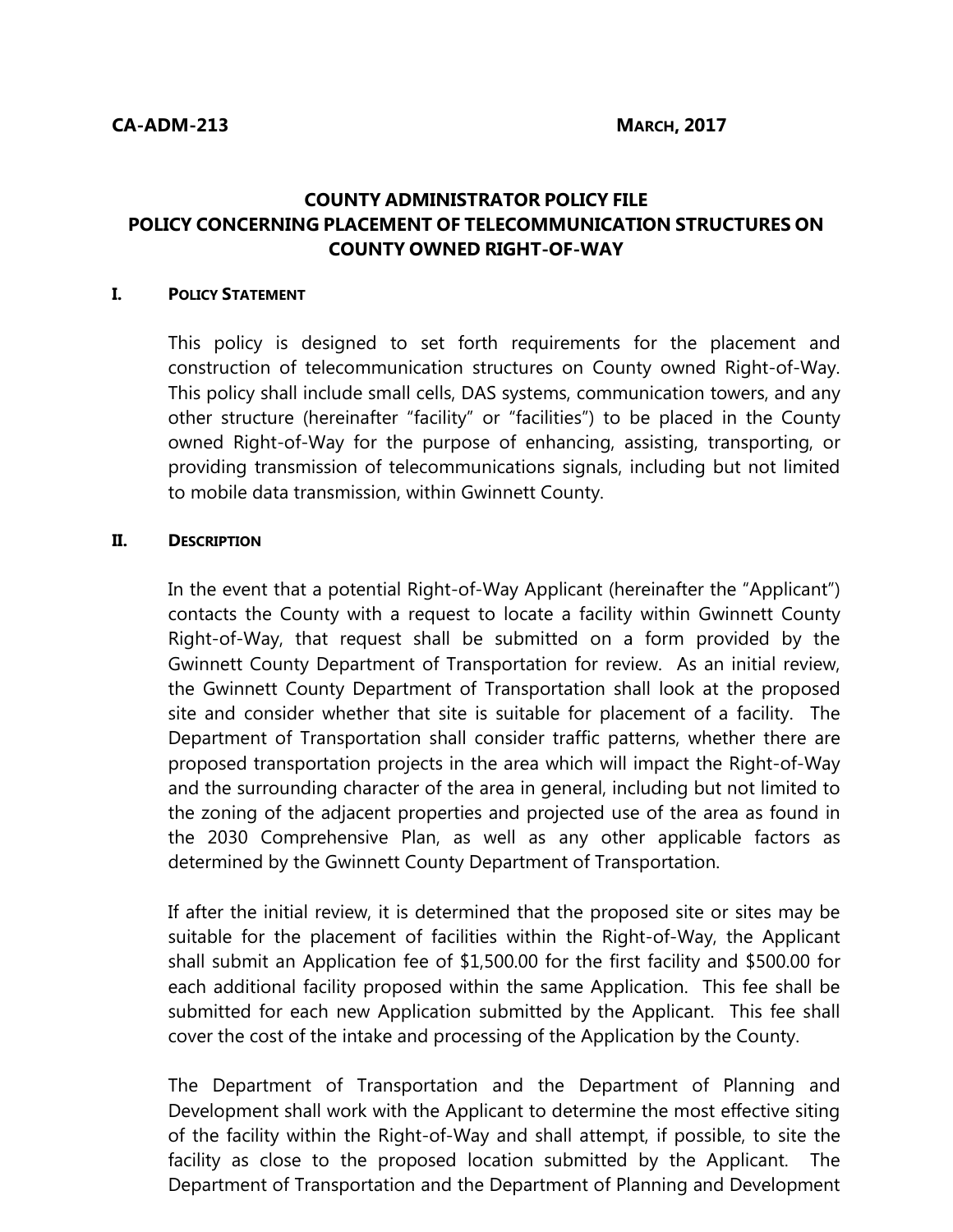shall work with the Applicant to determine the appropriate height of the facility, taking into account the zoning of the adjacent property, character of the location, and health, safety, and welfare issues such as maintaining a "clear zone" as set forth in the policies of the Georgia Department of Transportation and the Gwinnett County Department of Transportation. The Applicant is also responsible for providing the location of any utilities within 500 feet of the proposed facility or facilities. The Department of Transportation and Department of Planning and Development are authorized to consider any additional factors or considerations they deem necessary in order to approve sites for the facility or facilities.

The Department of Transportation and Department of Planning and Development shall discourage the location of these facilities in residentially zoned areas. If it is determined that a facility may be located in a residentially zoned area, that facility shall be limited in height and screened so that it has little or no visual impact on the adjacent residentially zoned properties. If an agreement as to siting is not reached between all parties, the final decision regarding the placement of the facility shall lie with the Director of the Department of Transportation. If the Applicant will not accept this decision, the Application shall be denied, noting the process that was followed. Under no circumstance shall the Application fee or fees be refunded.

After the Department of Transportation, Department of Planning and Development, and the Applicant have agreed to siting of the facility or facilities, the Department of Support Services shall prepare and execute a Lease Agreement, using the County's preferred, standard, form. The initial lease shall have a term of three (3) years and may provide for mutually agreed upon renewals. In the event of a co-location or the location of multiple carriers on a facility or facilities, the Applicant for co-location shall also enter into a co-location agreement with the County and shall pay the County an annual fee for such colocation on County property.

In the event that the Applicant and the Department of Support Services are successful in negotiating the terms of a lease agreement concerning the placement of the facility or facilities on the County Right-of-Way, the Director of Support Services shall initiate an agenda item for the Board of Commissioners' review and approval of the lease agreement and authorizing the Chairman to execute said Agreement.